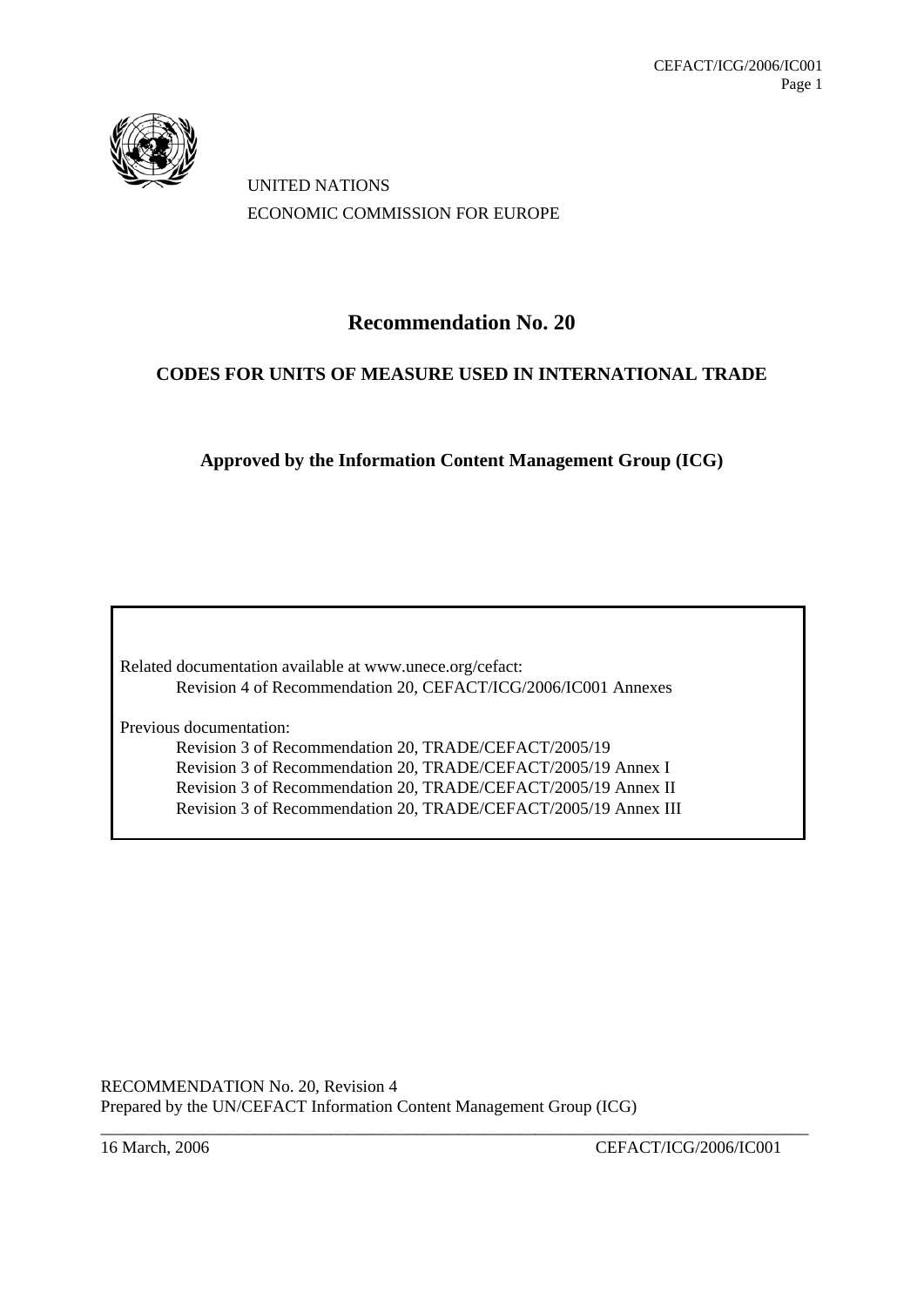# **Recommendation No. 20**

# *CODES FOR UNITS OF MEASURE USED IN INTERNATIONAL TRADE*

# **I. PREAMBLE**

The United Nations through UN/CEFACT (United Nations Centre for the Trade Facilitation and Electronic Business) supports activities dedicated to improving the ability of business, trade and administrative organisations, from developed, developing and transitional economies, to exchange products and relevant services effectively. Its principal focus is to facilitate international transactions, through the simplification and harmonization of procedures and information flows.

The UN/CEFACT work-program emphasises the need for developing recommendations, which simplify and harmonize the current practices and procedures used in international transactions. Within this context, the role of the UN/CEFACT Information Content Management Group (ICG) is to secure the quality, relevance and availability of code sets and code structures to support the objectives of UN/CEFACT, including managing the maintenance of UN/ECE Recommendations related to codes.

The accompanying code list annexes (I, II and III) are intended to supersede and replace the code list annexes released with revison three of Recommendation 20 (TRADE/CEFACT/2005) adopted by the UN/CEFACT Plenary, in March 2005.

Recommendation 20 is intended to provide for:

- standardization leading to ease of communication;
- greater clarity and ease of use leading to harmonization via a comparative approach;
- addressing the practical user needs;
- ease of maintenance of the code entries.

To that purpose, a single list of code elements for units of measure for use worldwide in administration, commerce, transport, science and technology is provided.

### **II. RECOMMENDATION**

#### UN/CEFACT,

*Taking note*, that the units of measure specified herein are provided to the user for the representation of physical quantities currently employed in international or regional trade. And taking note that this collection of units neither claims to address quantities or units of measure of a non-physical nature nor does it include historic units of measure not generally encountered in present day usage.

*Recommends* that participants in international trade when there is a need for coded representations of units of measure use the codes for such units presented in the lists annexed to this present Recommendation.

# **III. INTRODUCTION**

1. In international trade there is a need for the greatest possible clarity in the use of units of measure not only for the fulfilment of commercial contracts but also for the application of laws and regulations governing international trade procedures.

2. In 1875 the Bureau International des Poids et Mesures BIPM (International Bureau of Weights and Measures) was established at Sèvres (France). The Bureau was provided for in the Convention du mètre signed that year at the first General Conference on Weights and Measures. The BIPM has a bilingual (English and French) Web site at http://www.bipm.fr.

3. The Système International d'Unités (International System of Units), with the abbreviation SI (see BIPM Web site above), was adopted by the eleventh General Conference on Weights and Measures in 1960.

4. These and other international efforts to harmonize units of measure and to ensure comparable results through common rules of application of standardized measures have aimed at contributing, inter alia, to a better understanding between trading partners, to improved conditions for Customs clearance and to ensuring comparability of international trade and transport statistics.

# **IV. BACKGROUND TO THE CURRENT EDITION**

5. This edition of Recommendation 20 is a limited update to the previous version and includes a number of corrections and additions to the code list entries in the code list annexes (I, II and III).

 $\overline{\phantom{0}}$ 

<sup>1</sup> From the mission statement of UN/CEFACT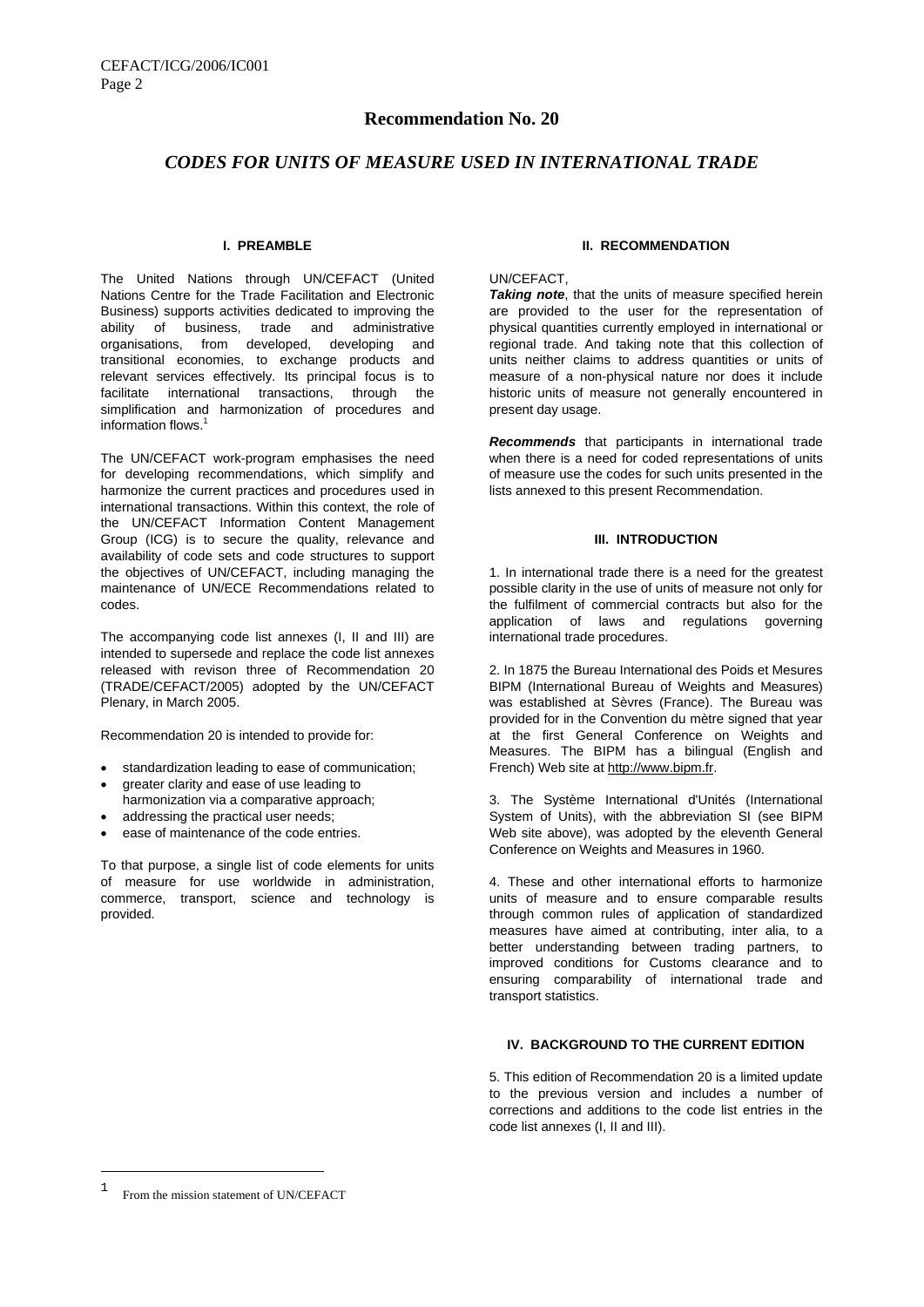# **V. SCOPE**

6. This Recommendation establishes a single list of code elements to represent units of measure for length, mass (weight), volume and other quantities (including units of count) as shown in figure 1 and covering administration, commerce, transport, science, technology, industry etc.

## **Figure 1 Units of Measure Schema Components**



#### **VI. FIELD OF APPLICATION**

7. The code elements provided for in this recommendation are intended for use in manual and/or automated systems for the exchange of information between participants in international trade and of other economic, scientific and technological activities.

8. This Recommendation does not affect the use of code elements, other than those presented in the Annexes, which have been laid down in international conventions or agreements, binding on participants in international trade.

#### **VII. TERMINOLOGY**

9. For the purpose of this Recommendation the following definitions apply:

*Unit of measure*: - Particular quantity, defined and adopted by convention, with which other quantities of the same kind are compared in order to express their magnitudes relative to that quantity.

# **VIII. REFERENCES**

Metre Convention, Paris 1875 http://www.bipm.fr/en/convention/

International Convention Relating to Economic Statistics (1928)

http://untreaty.un.org

Decision by the eleventh General Conference on Weights and Measures, 1960, to adopt the Système international d'unités (International System of Units) with the abbreviation SI

http://www.bipm.fr/en/si/

| ISO 31       | Quantities and units                                              |
|--------------|-------------------------------------------------------------------|
| ISO Guide 31 | Reference materials<br>Contents<br>οf<br>$\overline{\phantom{0}}$ |
|              | certificates and labels                                           |
| ISO 31-0     | General principles                                                |
| ISO 31-1     | Space and time                                                    |
| ISO 31-2     | Periodic and related phenomena                                    |
| ISO 31-3     | Mechanics                                                         |
| ISO 31-4     | Heat                                                              |
| ISO 31-5     | Electricity and magnetism                                         |
| ISO 31-6     | Liaht<br>and<br>related<br>electromagnetic                        |
|              | radiations                                                        |
| ISO 31-7     | Acoustics                                                         |
| ISO 31-8     | Physical chemistry and molecular physics                          |
| ISO 31-9     | Atomic and nuclear physics                                        |
| ISO 31-10    | Nuclear reactions and ionizing radiations                         |
| ISO 31-11    | Mathematical signs and symbols for use                            |
|              | in the physical sciences and technology                           |
|              | [part 11 is not relevant for<br>this                              |
|              | Recommendation]                                                   |
| ISO 31-12    | Characteristic numbers                                            |
| ISO 31-13    | Solid state physics                                               |
|              |                                                                   |
| ISO 1000     | SI units and recommendations for the use                          |
|              | of their multiples and of certain other units                     |
|              |                                                                   |
| ISO 2955     | Information processing - Representation                           |
|              | of SI and other units in systems with                             |
|              | limited character sets                                            |

www.iso.org

UN/ECE Recommendation 20: Codes for units of measurement used in International Trade, Geneva, edition 1985

UN/ECE Recommendation 21: Codes for passengers, types of cargo, packages and packaging materials http://www.unece.org/cefact/

ANSI ASC X12 Data Element Number 355 - Unit or basis for measurement code

http://www .disa.org/

Statistical Papers, series M, No.21, Rev.l, (66.XVII.3) World Weights and Measures. Handbook for Statisticians. Statistical Office of the United Nations, New York, 1966

http://unstats.un.org/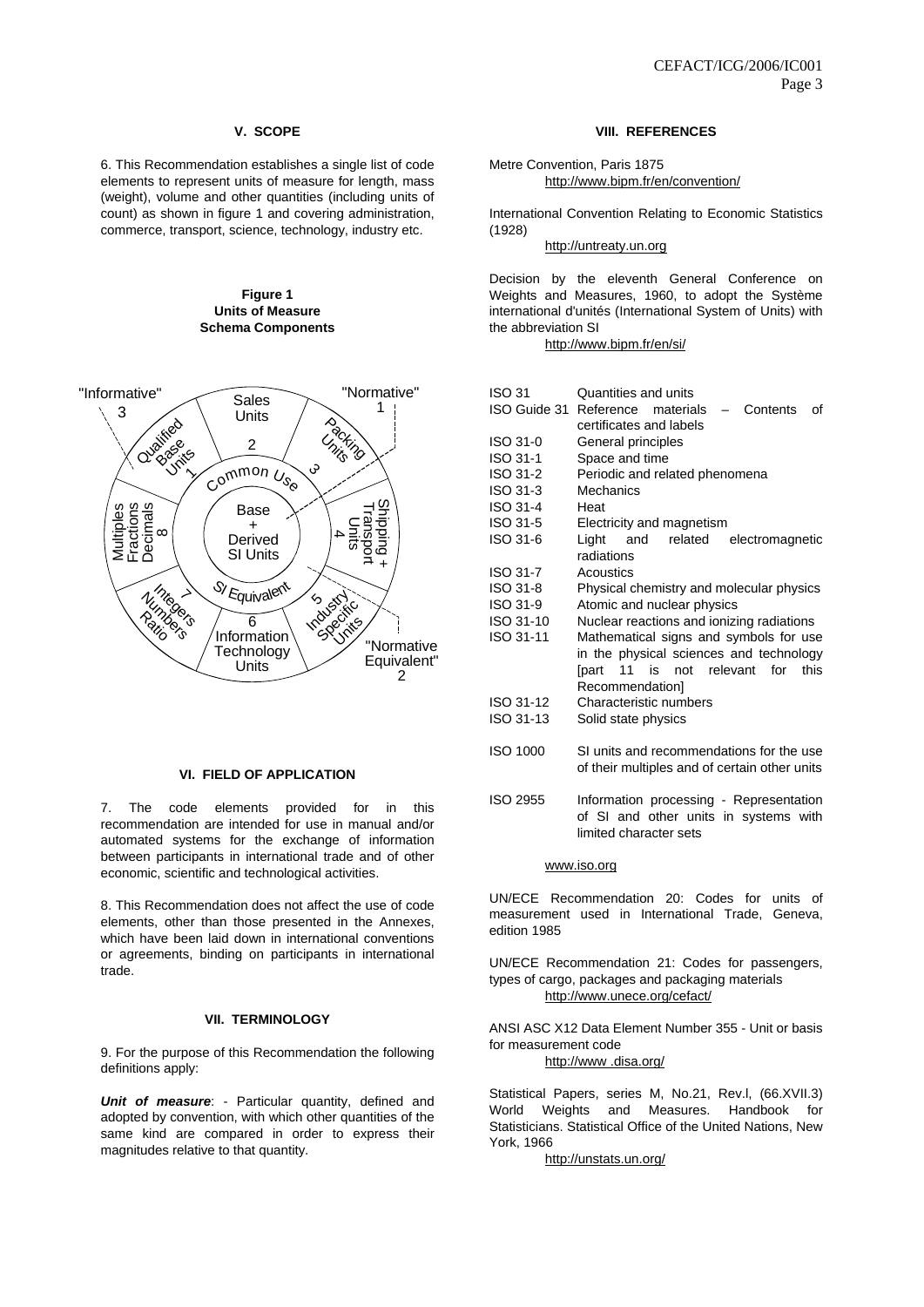Statistical Papers, series M, No,52, Rev.l, (E.82.XVII.14) International Trade Statistics. Concepts and Definitions, Statistical Office of the United Nations, New York, 1982 http://unstats.un.org/

# **IX. PRINCIPLES FOR INCLUSION IN THE CODE LIST**

10. This Recommendation provides a list of code elements for units of measure to be used in the exchange of information. The codes are intended for application in everyday trade transactions where the increasing use of electronic data exchange makes it desirable to establish such codes. For enterprises that use the United Nations system of aligned trade documents (based on the UN Layout-key for trade documents), or use the United Nations Trade Data Elements Directory (UNTDED) and/or the United Nations Trade Data Interchange Directory (UNTDID) for Electronic Data Interchange (EDI), the code list provides another international instrument for the harmonization of terms used in trade aiming at greater clarity and facility in the execution of international trade transactions.

11. In view of the practical aim of the Recommendation, the code list should not be restricted to a single category of units, but should also contain other units of measure, which are widely used in international trade. However, in order to attach importance to the need for worldwide harmonization of units of measure, it was decided to divide the code list into three levels:

- *Level 1- normative*: the units from ISO 31 in SI notation, including reference unit plus the standard prefixes as established in ISO 31;
- *Level 2 normative equivalent*: the units based on the equivalents of the SI units;
- *Level 3 informative*: sets of units, which do not fit into the first two levels but which are required to satisfy user needs. This includes:
	- units that are widely used in the international environment;
	- units used at regional level, that may have a broader international interest;
	- units, that are regional or sectorial only.

The total structure is shown in figure 2.

# **Figure 2**

# **UOM "Onion Skin" Levels Of Standardization**



12. When reaching these agreements, the UN/ECE took into account that no binding provisions exist, worldwide, for using a special system. For example, on this point the International Convention Relating to Economic Statistics states only:

"The unit or units of measure in which quantities of each commodity are stated -weight, length, area, capacity, etc. - shall be precisely defined."

"When the quantity of goods of any kind is expressed in any unit or units of measure other than weight, an estimate of the average weight of each unit, or multiple of units, shall be shown in the annual returns"

In case of weights, precise definitions shall be given of the meaning of terms such as 'gross weight', 'net weight' and 'legal net weight', with due regard to the varying significance of the same term when applied to different classes of goods". (Statistical Papers, series M, No. 52, Rev.l, para. 118)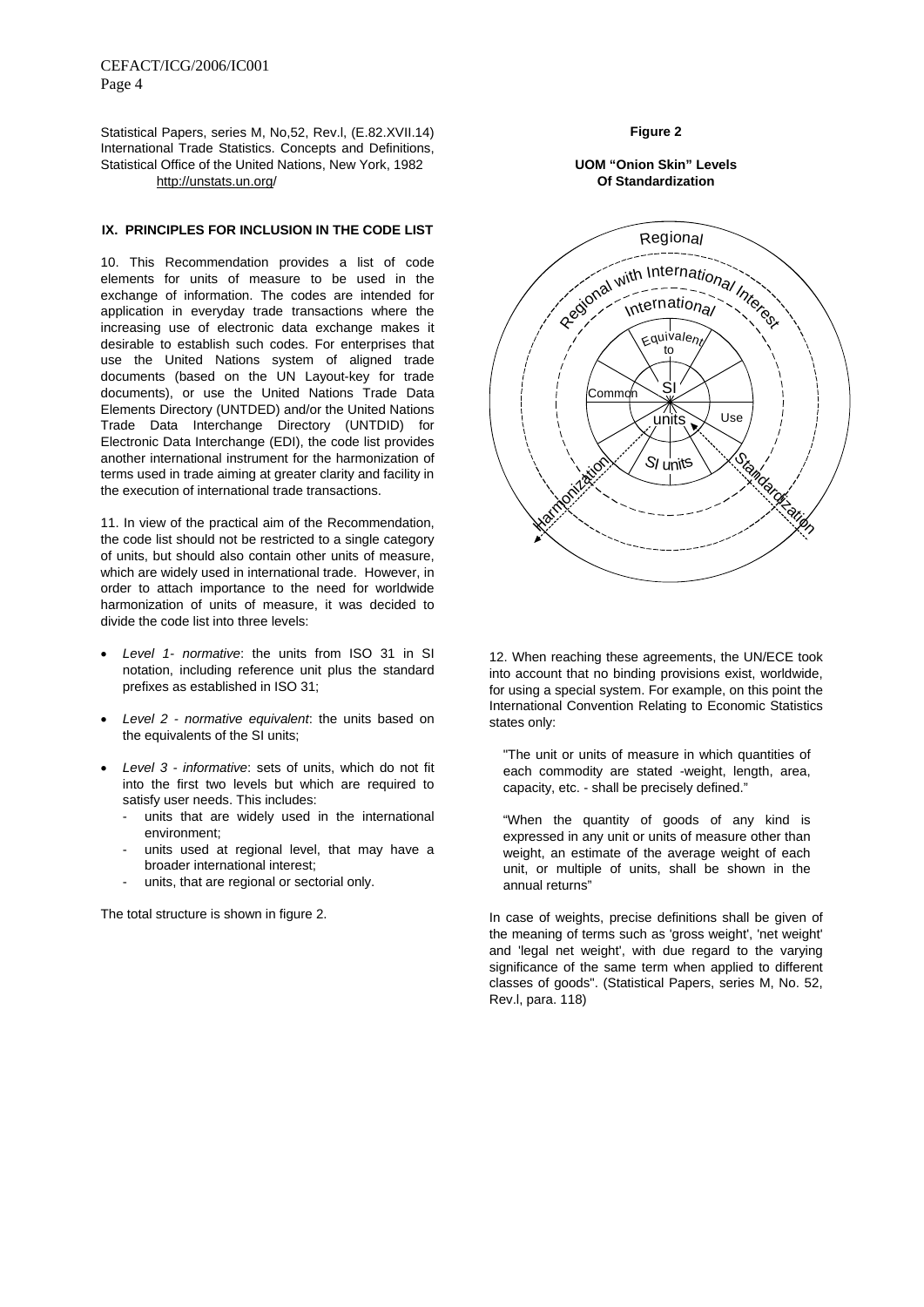13. In this context the United Nations Statistical Office notes:

"It will be noted that this permits countries to use units suited to domestic purposes, while at the same time making it possible to convert these units to units of weight for purposes of international comparability. Because of the substantial divergence in the units of quantity used by countries, such a provision offers the greatest possibility of obtaining uniform quantity information at low cost. Thus, Governments are urged to take advantage of this option whenever possible". (Statistical Papers, series M, No. 52, Rev.l, para. 118)

14. The imperial system was introduced in 1824. The United Kingdom Weights and Measures Act 1963 establishes units of both the imperial and metric systems as "United Kingdom primary standards". A substantial number of imperial units were no longer officially authorized for use as from 1 September 1980 including square inch, square mile, cubic foot, grain, stone, hundredweight, ton and horsepower. The deadline for phasing out the remaining imperial units is stated in Official Journal of the European Communities No. L357 of 7 December 1989

15. Inch/pound units of measure used in the United States, often referred to as "United States of America customary units" are generally the same as those of the imperial system; there are, however, some important exceptions for capacity, length and weight units. Private and official action is taken in the United States of America to increase the use of SI units.

#### **X. CODE STRUCTURE AND PRESENTATION**

16. The names of SI, imperial and other units of measure are standardized, as are their symbols. Laws and regulations affecting foreign trade often make the use of these symbols obligatory when an abbreviated version of the name of a unit is required.

17. ISO 1000 includes rules for writing SI units and symbols: clause 6.1 is reproduced below:

*"6.1 Unit symbols shall be printed in roman (upright) type (irrespective of the type used in the rest of the text), shall remain unaltered in the plural, shall be written without a final full stop (period) except for normal punctuation, e.g. at the end of a sentence, and shall be placed after the complete numerical value in the expression for a quantity, leaving a space between the numerical value and the unit symbol"*.

Unit symbols shall in general be written in lower case letters except that the first letter is written in upper case when the name of the unit is derived from a proper name.

Examples:

| m  | metre  |
|----|--------|
| s  | second |
| А  | ampere |
| Wb | weber  |

18. The following principles for establishing the code list are reflected in the present Recommendation. Only standard multiples such as mega, giga, shall be used. Non-standard multiples such as 10 mega, 100 mega shall not be coded as separate units. Numeric values, e.g. 10, 25, are not units of measure. Therefore they should not be presented in coded form.

19. The code list is presented in three annexes with the following table columns:

#### **a) STATUS**

An indication of the maintenance status of individual units of measure.

| a plus sign $(+)$    | Added. New unit added in this<br>release of the code list                                                                                                                                           |
|----------------------|-----------------------------------------------------------------------------------------------------------------------------------------------------------------------------------------------------|
| a hash sign (#)      | Changed name. Changes to the unit<br>name in this release of the code list                                                                                                                          |
| a vertical bar (;)   | Changed characteristic(s). Changes<br>other than to the unit name in this<br>release of the code list, e.g. a<br>change to the level/category                                                       |
| a letter D (D)       | Deprecated. Units not<br>recommended for use by the<br>Bureau International des Poids et<br>Mesures (BIPM)                                                                                          |
| a letter $X(X)$      | Marked as deleted. Units marked as<br>deleted will be retained indefinitely<br>in the code lists. When appropriate,<br>these units may subsequently be<br>reinstated via the maintenance<br>process |
| an equals sign $(=)$ | Reinstated. Units previously marked<br>as deleted and reinstated in this<br>release of the code list                                                                                                |

# **b) QUANTITY**

The name of the physical phenomenon being measured.

- In levels 1 and 2 (SI or SI equivalent), the phenomena pertaining to a certain category are listed under a heading giving the name of the relevant part in ISO 31.
- In level 3 they are broken down into the 9 categories as defined below under level/catgory.

# **c) LEVEL/CATEGORY**

Identification of the normative or informative relevance of the unit:

**level 1** - normative = SI normative units, standard and commonly used multiples

NOTE: standard multiples are identified with "S" and commonly used multiples with "M" e.g. "1 metre", "1S centimetre", "1M hectometre").

**level 2** – normative equivalent = SI normative equivalent units (UK, US, etc.) and commonly used multiples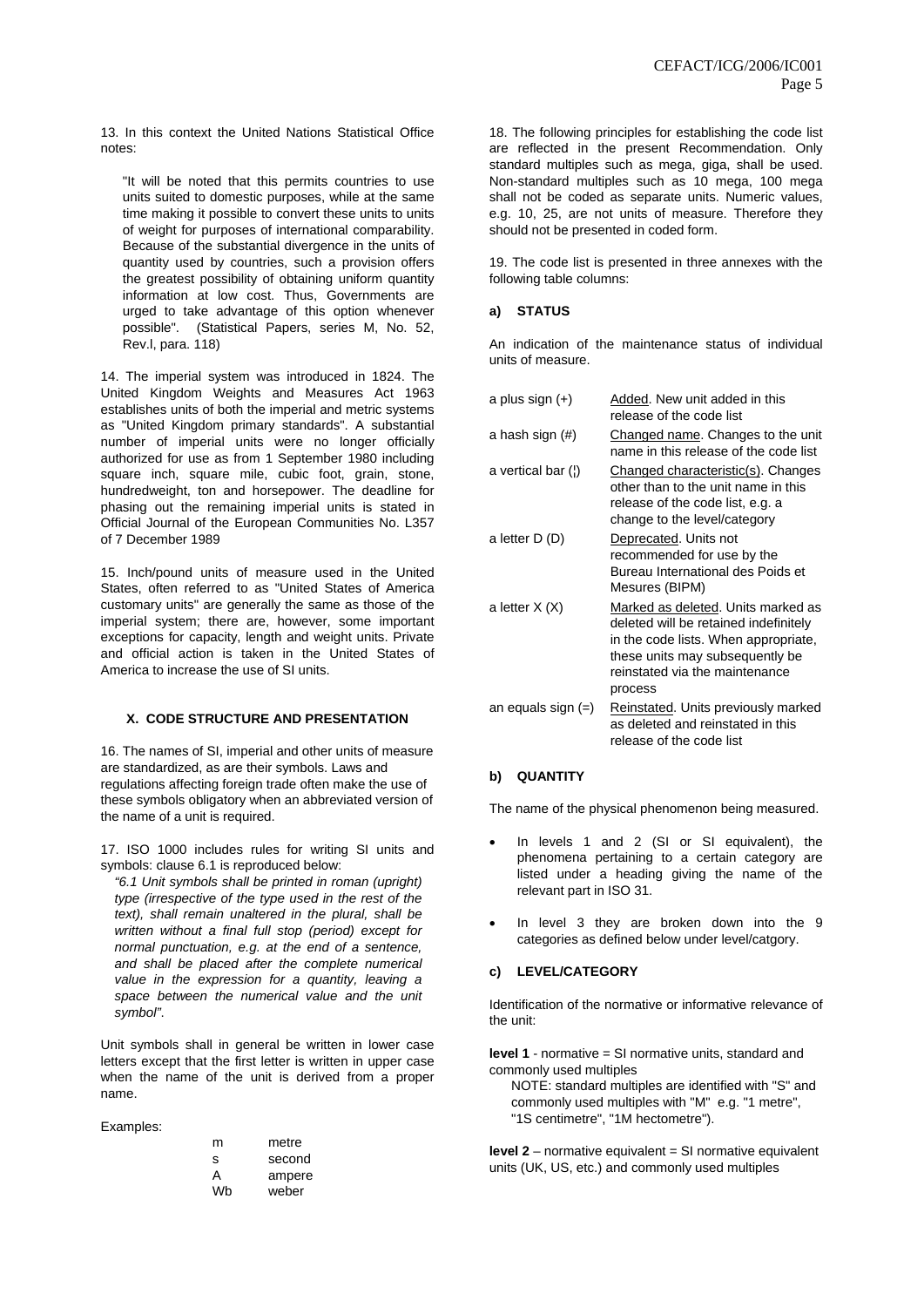CEFACT/ICG/2006/IC001 Page 6

**level 3** – informative = 9 categories of informative units (units of count and other miscellaneous units), invariably with no comprehensive conversion factor to SI. These units are provided for information and to facilitate the assignment and usage of a common code value to represent such units:

- 3.1 Qualified base units from levels 1 and 2
- 3.2 Sales units
- 3.3 Packing units
- 3.4 Shipping and transportation units
- 3.5 Industry specific units (various)
- 3.6 Information technology units
- 3.7 Integers/Numbers/Ratios
- 3.8 Multiples/Fractions/Decimals
- 3.9 Miscellaneous

# **d) NAME**

The name of the unit of measure.

### **e) DESCRIPTION**

A plain text specification of the named unit of measure, not exceeding 350 characters in length and in English. It should be noted that such descriptions shall be progressively introduced for existing entries and where possible, shall be taken from recognized sources. All new entries having no conversion factor to SI units shall be applied to the code list with a description. A description is optional for units provided with a conversion factor.

# **f) CONVERSION FACTOR TO SI**

The value used to convert units to the equivalent SI unit when applicable.

# **g) REPRESENTATION SYMBOL**

The symbol used to represent the unit of measure as in ISO 31.

# **h) COMMON CODE**

This is the recommended single list of standard codes which is based on the following conventions:

- The representation format for the code values shall be alphanumeric variable length 3 characters (an..3); wherever possible, existing code values are retained according to the following order of precedence for assigning values:
	- a) alphabetic code values for units of measure as in UN/ECE Recommendation 20, edition 1985
	- b) alphanumeric code values for units of measure as in ANSI ASC X12 data element number 355 NOTE: Where there are both UN/ECE Recommendation 20 and ASC X12 data element number 355 code values for a unit of measure, the UN/ECE Recommendation 20

code value only is retained.

- c) code values for new units of measure shall be allocated by the UN/ECE Secretariat, typically based on sequential coding according to the format Alpha-Numeric-Numeric (ann) starting with A01 up to Z99.
- 31. The three annexes are structured accordingly:
- **Annex I** Code elements listed by quantity category. This annex is normative and contains only level 1 and 2 entries. The columns represented in this annex are:
	- **Quantity**
	- Status
	- Level/category
	- Name
	- Description
	- Representation symbol
	- Conversion factor to SI
	- Common Code
- **Annex II** Code elements listed by name. This annex is informative and contains all level 1, 2 and 3 entries. The columns represented in this annex are:
	- Status
	- **Name**
	- Description
	- Level/category
	- Representation symbol
	- Conversion factor to SI
	- Common Code
- **Annex III** Code elements listed by common code. This annex is informative and contains all level 1, 2 and 3 entries. The columns represented in this annex are:
	- Status
	- **Common Code**
	- Name
	- Description
	- Level/category
	- Representation symbol
	- Conversion factor to SI

# **XI. MAINTENANCE AND UPDATING**

20. Recommendation 20 is maintained on behalf of UN/CEFACT by the by the UN/CEFACT Information Content Management Group (ICG).

21. Proposals for updating this Recommendation should be addressed to the Trade Facilitation Section, United Nations Economic Commission for Europe, Palais des Nations, CH-1211 Geneva 10, Switzerland or by email to:

# **cefact@unece.org**

22. Draft revisions to the body text and/or code list of this Recommendation shall be issued by the ICG when required and shall be made available on the ICG Web site:

## **http://www.disa.org/cefact-groups/icg**